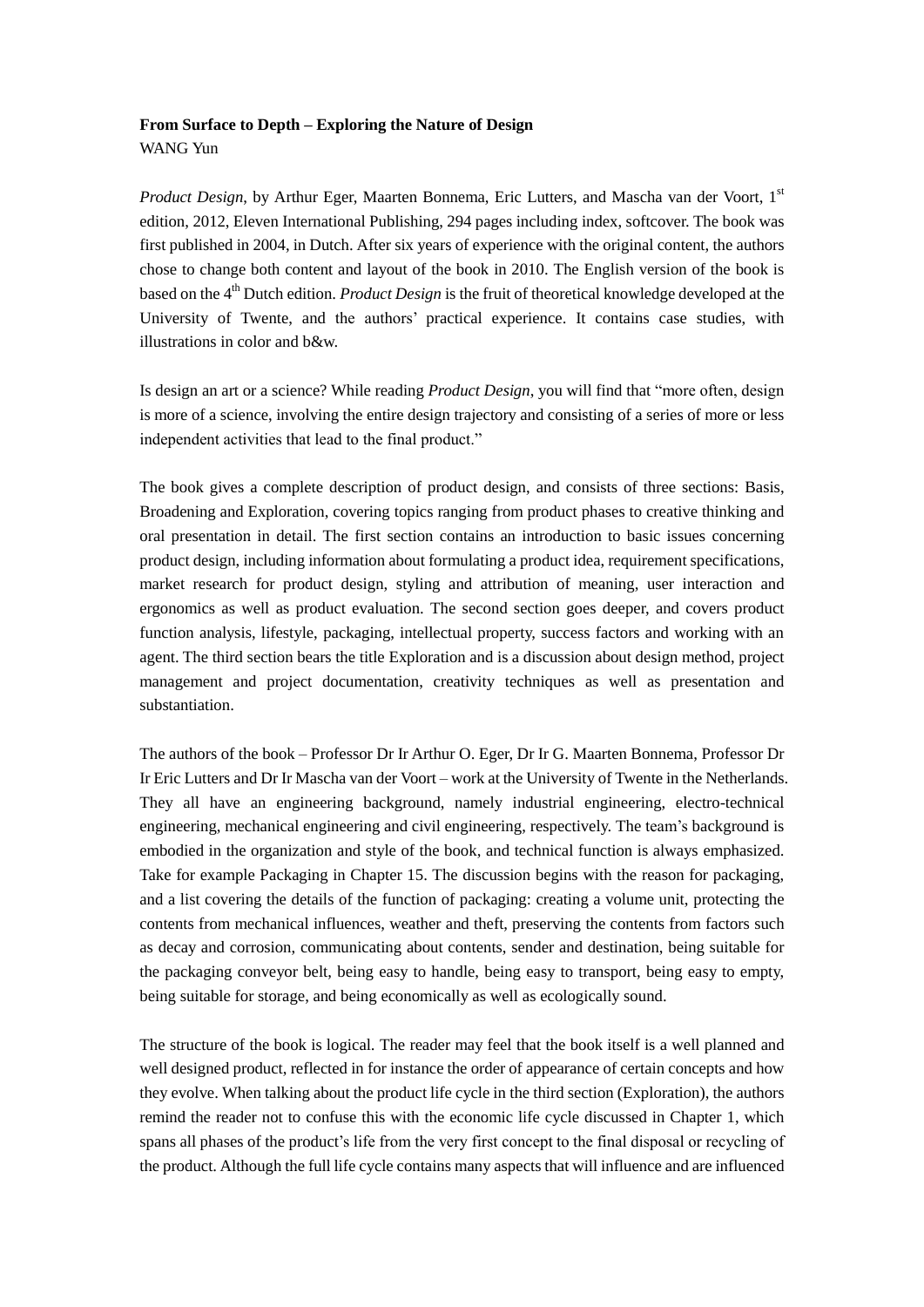by the design trajectory, the two concepts are explained in detail, avoiding the misunderstanding and connecting information from different chapters. Something similar goes for the concept "requirement specification" which appears three times in Chapters 2, 3 and 12 respectively; it is also elaborated under "product function analysis". The experience of reading this book compares to being in the classroom with a teacher explaining everything clearly and patiently.

In Chapter 6 (Product Phases), the authors use the development of the bicycle to explain the six stages of product development, namely performance, optimization, itemization, segmentation, individualization and awareness. At times, the comparison between a successful product and a failed product is used to give the reader an opposite angle to view the problem. Under the heading of Optimization, ten aspects are listed as important, such as "The product is new to the market or little is known among the target buyers' group; often, the product is the result of a technology push", "Developments are aimed at improving functionality" and "There are several but not many-competitors".

As a book of many words, it is never boring to read, first because of the writing style with its precise use of language and the way the content is organized. Also, the data and well-designed charts play an important role in supporting and clarifying description and analysis. Another element bringing a lot of "fun" to reading this book are the case studies, which can help the reader to understand theoretical concepts and so become an organic part of the book.

In Chapter 17 (Success Factors), the case studies of Senseo Crema and the Roulandt Reclining Bicycle are juxtaposed, with a detailed analysis of the reasons for their success and failure. Senseo Crema is the coffee machine launched by Philips and Douwe Egberts in the spring of 2001 with the ambition to "eventually replace the filter coffee machine". It had a highly successful introduction in Europe and later in the United States; at the start of 2008, twenty million machines had been sold. The book lists the reasons why Senseo Crema is so successful such as the thorough preparation of its introduction, and the continuing marketing campaign in which special offers and competitions were geared toward keeping customers involved in the product on a regular basis. Also, as Philips and Douwe Egberts are large and successful enterprises, they could afford to produce models for smaller consumer groups: approximately twenty different types of Senseo were developed and marketed. By contrast, the Roulandt Reclining Bicycle failed first of all because of the mistake of defining it as a bicycle instead of as an alternative for the bicycle, followed by a lack of funding. Another reason was that the Roulandt producers were unable to recruit external expertise. This case study contains a strong analysis of the whole procedure of how a product survives in the market.

The level of detail in the book is impressive and helps the reader understand the success of product design, regardless of whether the product is a shaver consisting of 50 parts, a car of 10,000 parts or an airplane of 100,000 parts. The book also offers information that can be used to deal with the design problem in the real world. Chapter 21 (Creativity Techniques) contains the forty so-called TRIZ principles. The following question is used as an example in this chapter. In order to produce a faster car, the manufacturer may make the engine bigger, which has the drawback of making the car heavier and requiring the extra weight also to be accelerated. The reader can develop the method for solving this problem from the TRIZ principles.